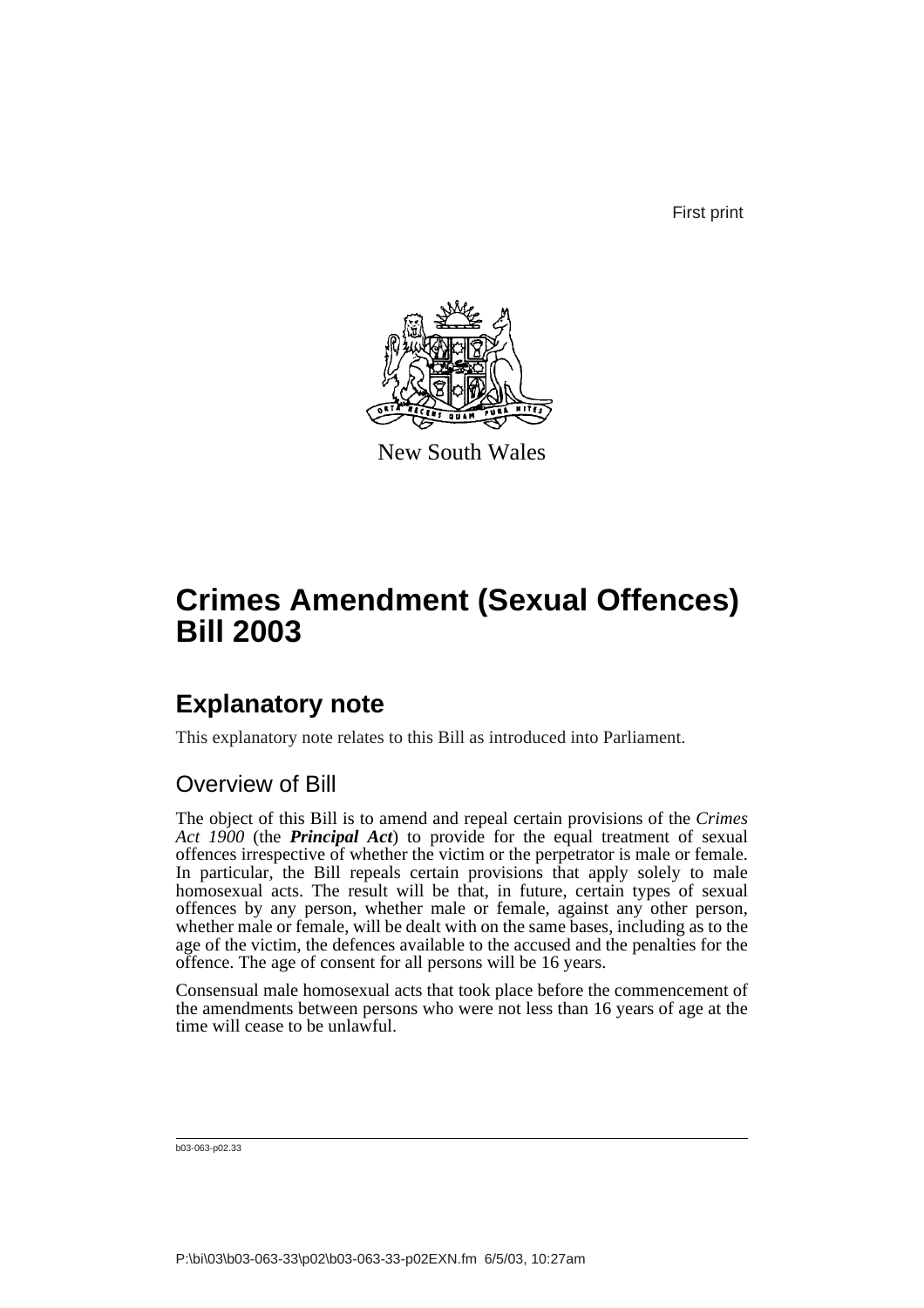Explanatory note

The Bill also makes other amendments with respect to sexual offences against children. The Bill increases the penalties for having sexual intercourse with a child between 10 and 16 years of age (currently 8 years imprisonment or, if under the authority of the offender, 10 years imprisonment) as follows:

- (a) where the child is between 10 and 14 years of age—16 years imprisonment (or 20 years imprisonment in circumstances of aggravation),
- (b) where the child is between 14 and 16 years of age—10 years imprisonment (or 12 years imprisonment in circumstances of aggravation).

The circumstances of aggravation are extended to those applicable to cases of sexual assault offences, including taking advantage of the intoxication of the victim.

The current penalty for having sexual intercourse with a child under 10 years of age is 25 years imprisonment. Sexual assault of a child under 16 years of age also carries a penalty of 20 years imprisonment.

The Bill also removes the current statutory defence of a person who has consensual sexual intercourse with a child under 16 years of age that the child was over 14 years of age and appeared to be over 16 years of age.

## Outline of provisions

**Clause 1** sets out the name (also called the short title) of the proposed Act.

**Clause 2** provides for the commencement of the proposed Act on a day to be appointed by the Governor by proclamation.

**Clause 3** is a formal provision that gives effect to the amendments to the Principal Act set out in Schedule 1.

**Clause 4** is a formal provision that gives effect to the amendments to the other Acts set out in Schedule 2.

## **Schedule 1 Amendment of Crimes Act 1900**

### **Equal treatment of sexual offences**

**Schedule 1 [18]** repeals a number of separate offences relating to homosexual acts with males between 10 and 18 years of age. The result will be that sexual assault and offences against children will be dealt with by the same set of provisions that apply irrespective of whether the victim or the perpetrator is male or female. It will also result in a uniform age of consent, namely 16 years.

Explanatory note page 2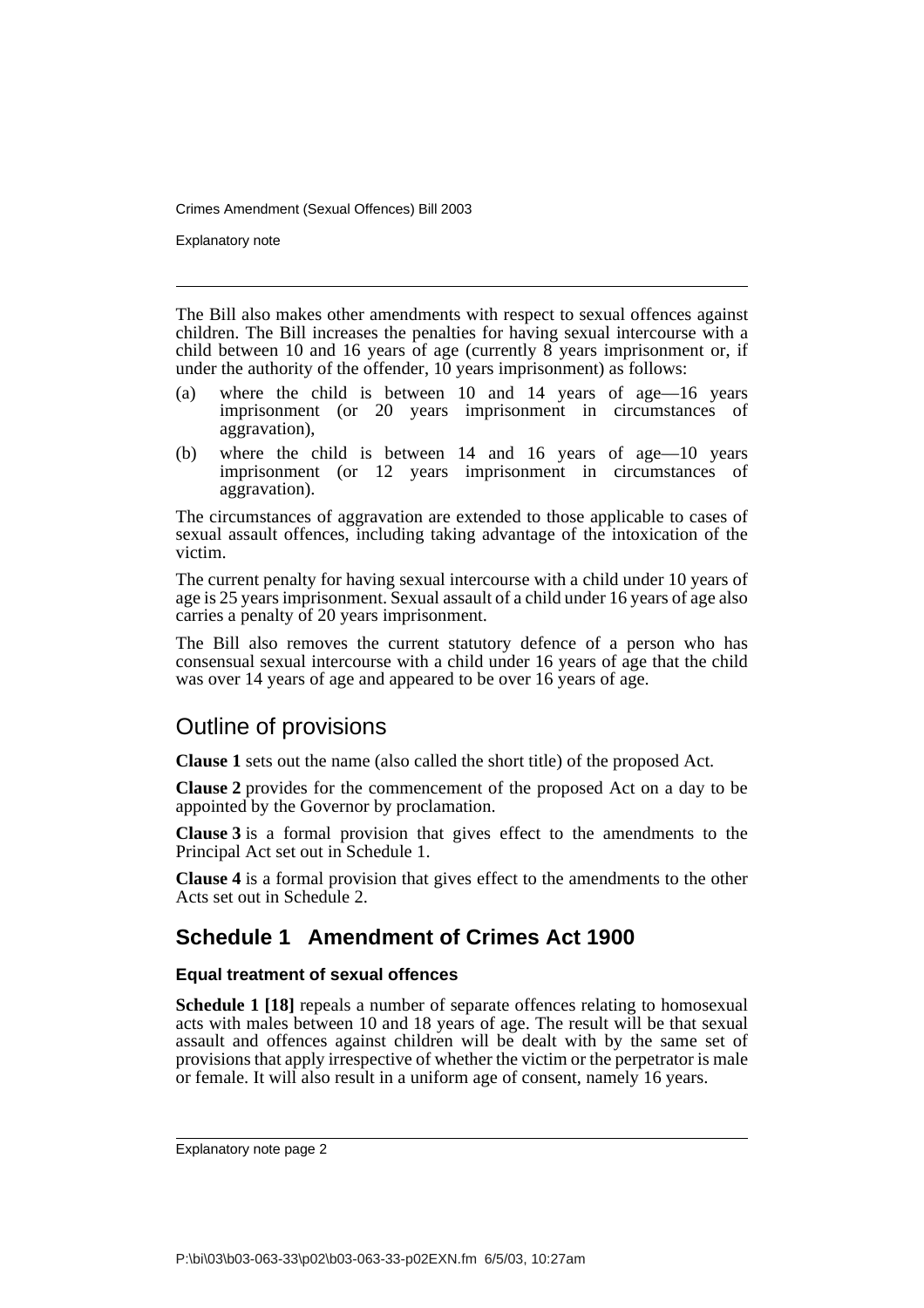Explanatory note

**Schedule 1 [12]** recasts sections 73–75 of the Principal Act (which make it an offence for a male teacher or parent to have carnal knowledge of a female pupil or child under 17 years of age). The revised offence will apply to both males and females. The proposed offence will not apply if the persons concerned are married to each other. References to parents are omitted and dealt with in the revised incest offence—see **Schedule 1 [15]**.

**Schedule 1 [15]** recasts section 78A (Incest) of the Principal Act, which makes it an offence for a male to have carnal knowledge of a close female family member over 16 years of age, or a female to allow a close male family member to have carnal knowledge of her. The revised offence provides that any person who has sexual intercourse with a close family member of or above the age of 16 years will be guilty of incest. **Schedule 1 [16]** makes a consequential amendment.

**Schedule 1 [20]** provides for the equal treatment of offences relating to child prostitution, irrespective of the gender of the child concerned.

#### **Sexual offences against children**

**Schedule 1 [9]** replaces section 66C of the Principal Act to increase the penalty for having sexual intercourse with a child between 10 and 16 years of age, as set out in the Overview above. **Schedule 1 [2], [3], [10] and [11]** make consequential amendments concerning alternative verdicts.

### **Defences**

**Schedule 1 [14]** amends section 77 of the Principal Act to remove the current statutory defence of a person who has consensual sexual intercourse with a child under 16 years of age that the child was over 14 years of age and appeared to be over 16 years of age. **Schedule 1 [13]** makes a consequential amendment.

#### **Definition of "sexual intercourse"**

**Schedule 1 [1]** amends the definition of *sexual intercourse* in section 61H to ensure that the definition applies for the purposes of all the sexual offences in the Principal Act. The amendment is consequential upon the replacement of the term *carnal knowledge* by other amendments contained in the Bill. **Schedule 1 [5], [12] and [15]** make consequential amendments.

#### **Law revision**

**Schedule 1 [8]** repeals an obsolete offence of men procuring "illicit carnal" connection" by fraud and **Schedule 1 [4]** makes a consequential amendment.

Explanatory note page 3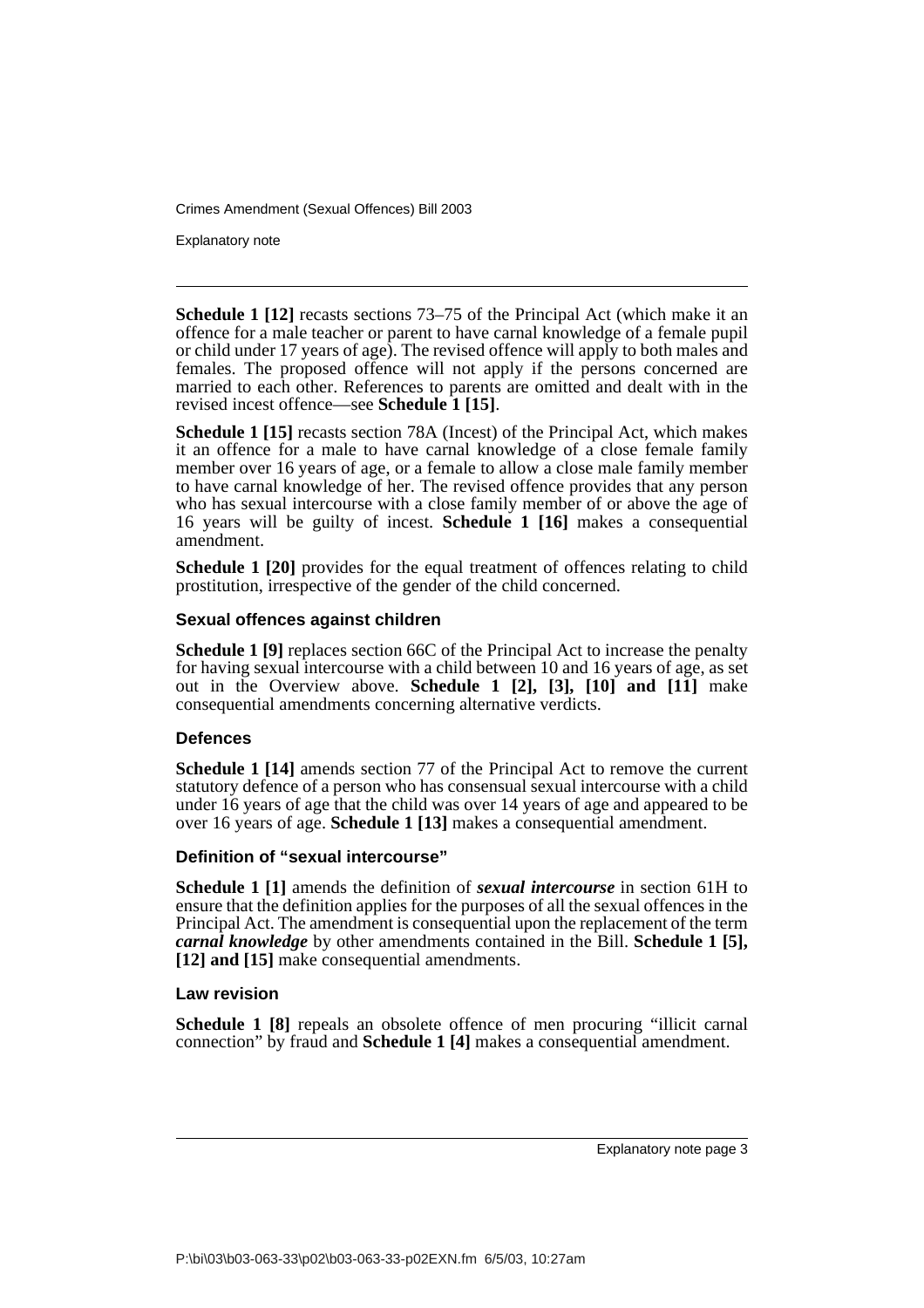Explanatory note

**Schedule 1 [17] and [19]** repeal an obsolete provision relating to guardianship of certain incest victims and replace it with new section 80AA, a general provision that allows a court to refer the matter to an appropriate child protection agency where a person is convicted of any sexual offence and the victim is under the authority of the offender.

### **Savings and transitional**

**Schedule 1 [21]** inserts a new Part 19 into the Eleventh Schedule to the Principal Act. The new Part contains a transitional provision (new clause 49) which provides that it is a defence to an offence of homosexual acts alleged to have occurred before the commencement of the amendments made by this Bill that both parties were not less than 16 years of age at the time of the alleged offence, that the act was consensual, and that the act would not otherwise be unlawful after that commencement. The new Part will also contain transitional provisions relating to former offences transferred from the main body of the Principal Act by **Schedule 1 [7]**. **Schedule 1 [6]** amends section 63 of the Principal Act to clarify the location of the transferred provisions.

## **Schedule 2 Amendment of other Acts**

**Schedule 2** contains amendments to the *Criminal Procedure Act 1986* and the *Young Offenders Act 1997* that are consequential upon the amendments to the Principal Act contained in Schedule 1.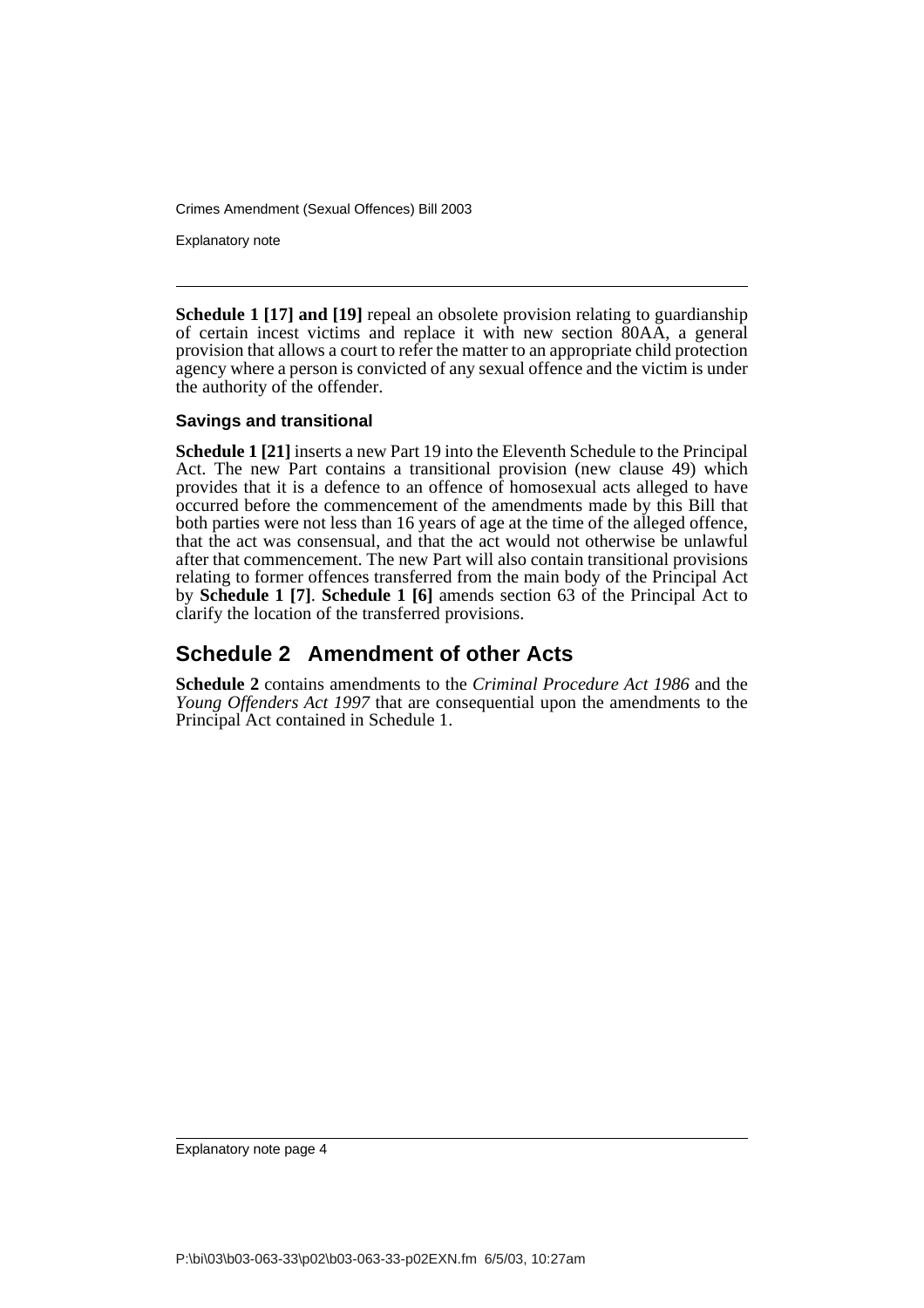First print



New South Wales

# **Crimes Amendment (Sexual Offences) Bill 2003**

# **Contents**

|                  |    |                                    | Page          |
|------------------|----|------------------------------------|---------------|
|                  |    | Name of Act                        |               |
|                  | 2  | Commencement                       | 2             |
|                  | 3  | Amendment of Crimes Act 1900 No 40 | 2             |
|                  | 4  | Amendment of other Acts            | $\mathcal{P}$ |
| <b>Schedules</b> |    |                                    |               |
|                  |    | Amendment of Crimes Act 1900       | 3             |
|                  | 2. | Amendment of other Acts            | 9             |
|                  |    |                                    |               |

b03-063-p02.33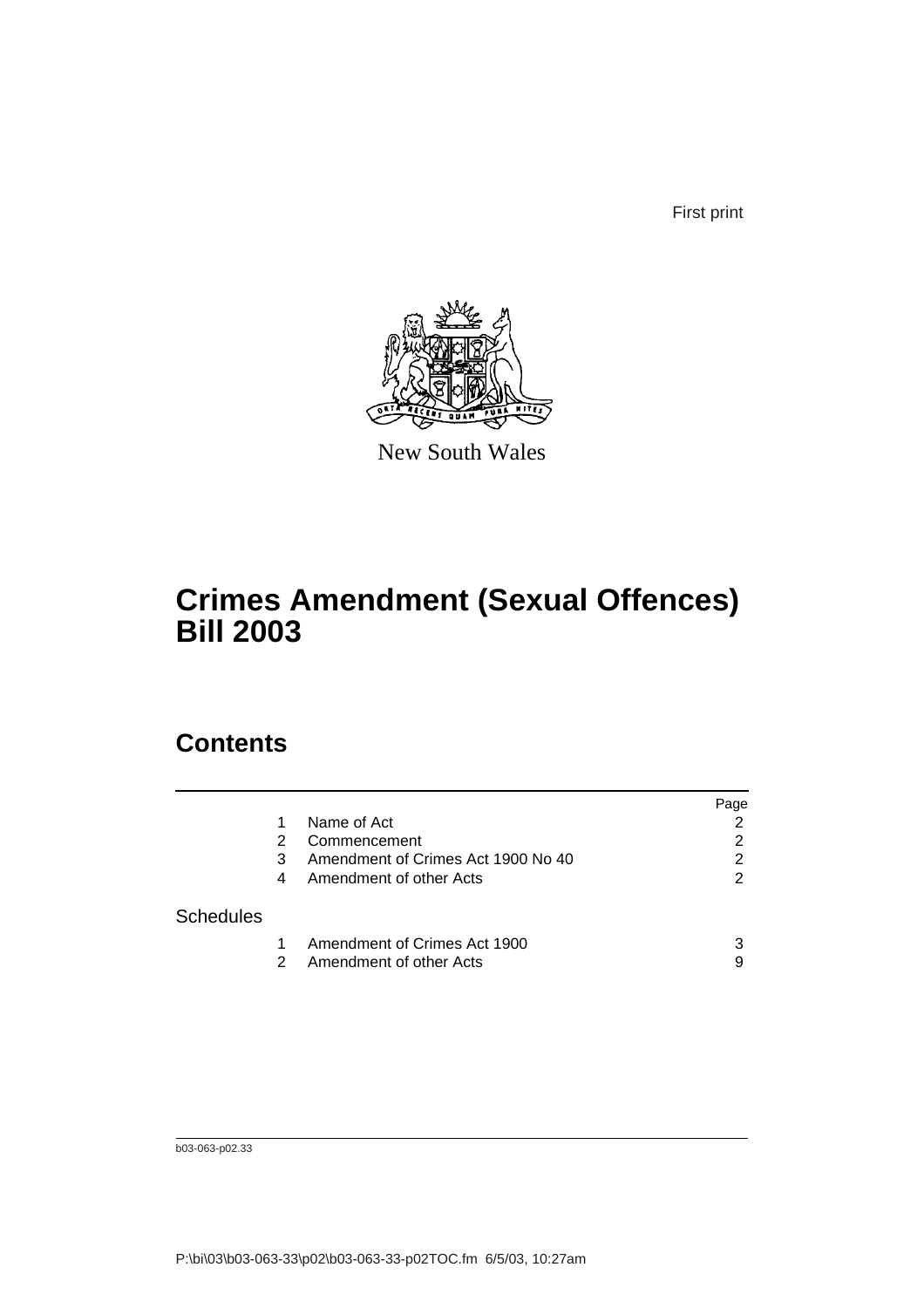**Contents** 

Page

Contents page 2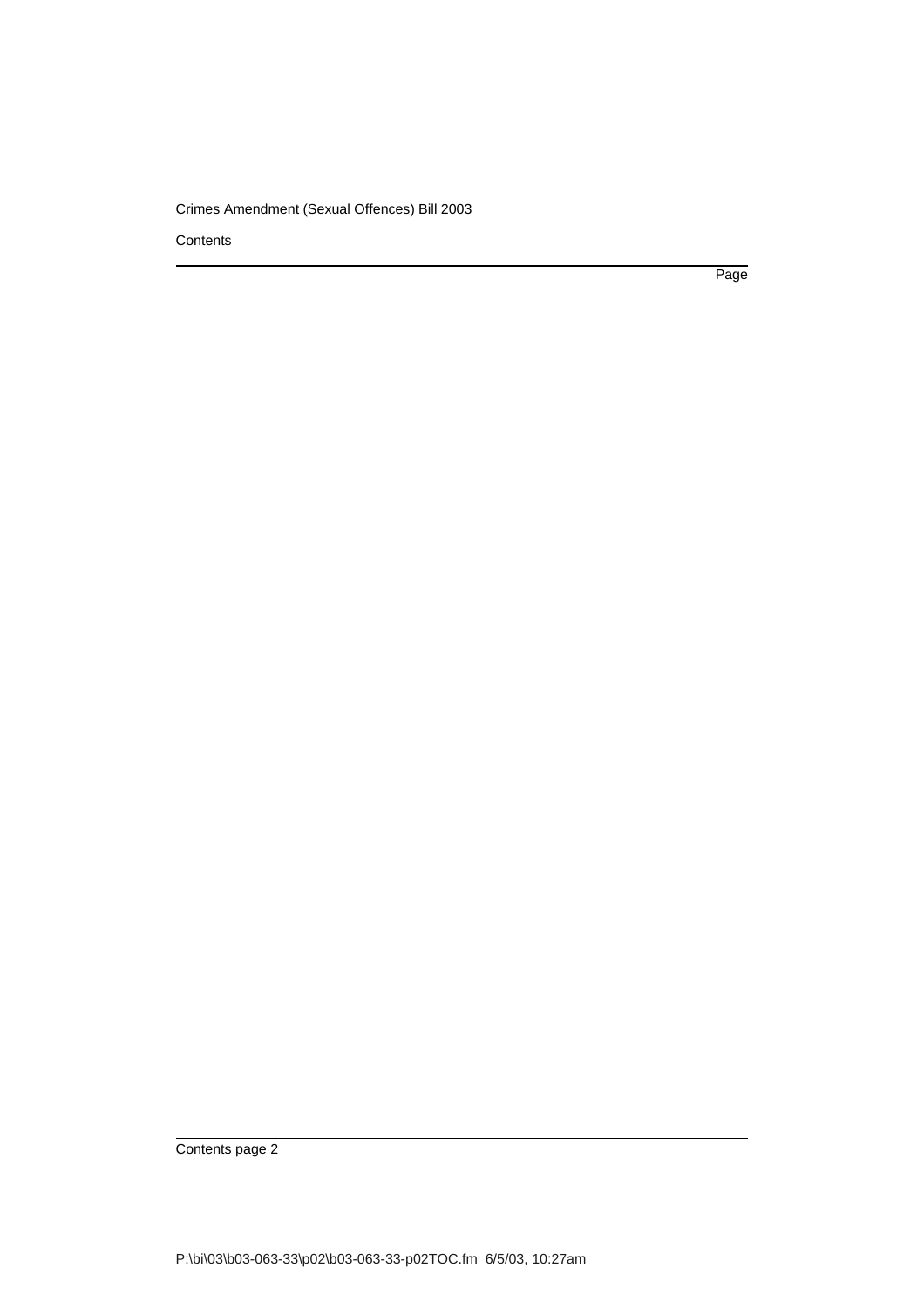

New South Wales

# **Crimes Amendment (Sexual Offences) Bill 2003**

No , 2003

### **A Bill for**

An Act to amend the *Crimes Act 1900* to provide for the equal treatment of sexual offences against males and females and to increase the penalties for sexual offences against children; and for other purposes.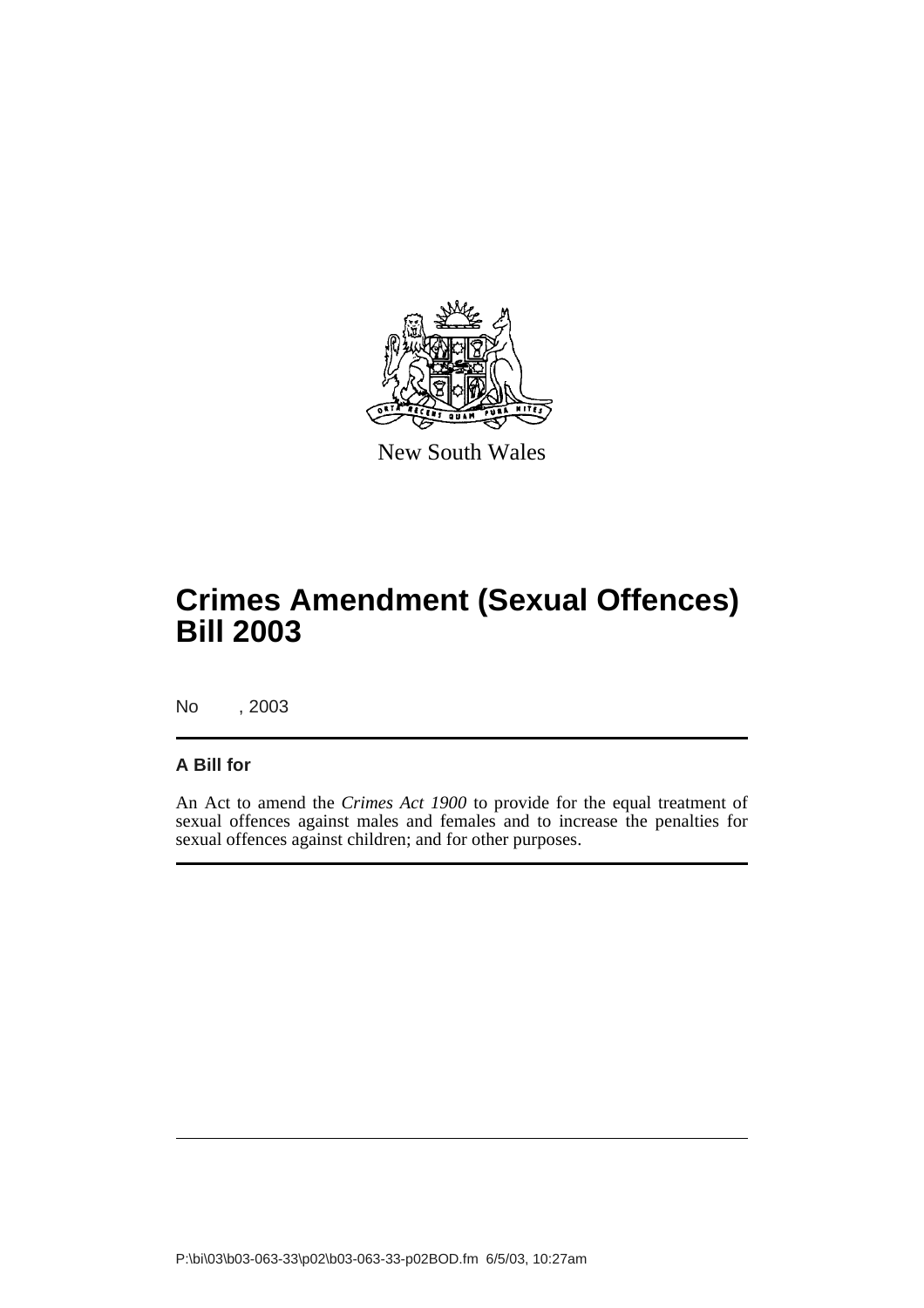<span id="page-7-3"></span><span id="page-7-2"></span><span id="page-7-1"></span><span id="page-7-0"></span>

|   | 1<br>The Legislature of New South Wales enacts:                              |         |  |  |
|---|------------------------------------------------------------------------------|---------|--|--|
| 1 | Name of Act                                                                  | 2       |  |  |
|   | This Act is the Crimes Amendment (Sexual Offences) Act 2003.                 | 3       |  |  |
| 2 | <b>Commencement</b>                                                          | 4       |  |  |
|   | This Act commences on a day to be appointed by proclamation.                 | 5       |  |  |
| 3 | Amendment of Crimes Act 1900 No 40                                           | 6       |  |  |
|   | The <i>Crimes Act 1900</i> is amended as set out in Schedule 1.              | 7       |  |  |
| 4 | <b>Amendment of other Acts</b>                                               | 8       |  |  |
|   | The Acts specified in Schedule 2 are amended as set out in that<br>Schedule. | 9<br>10 |  |  |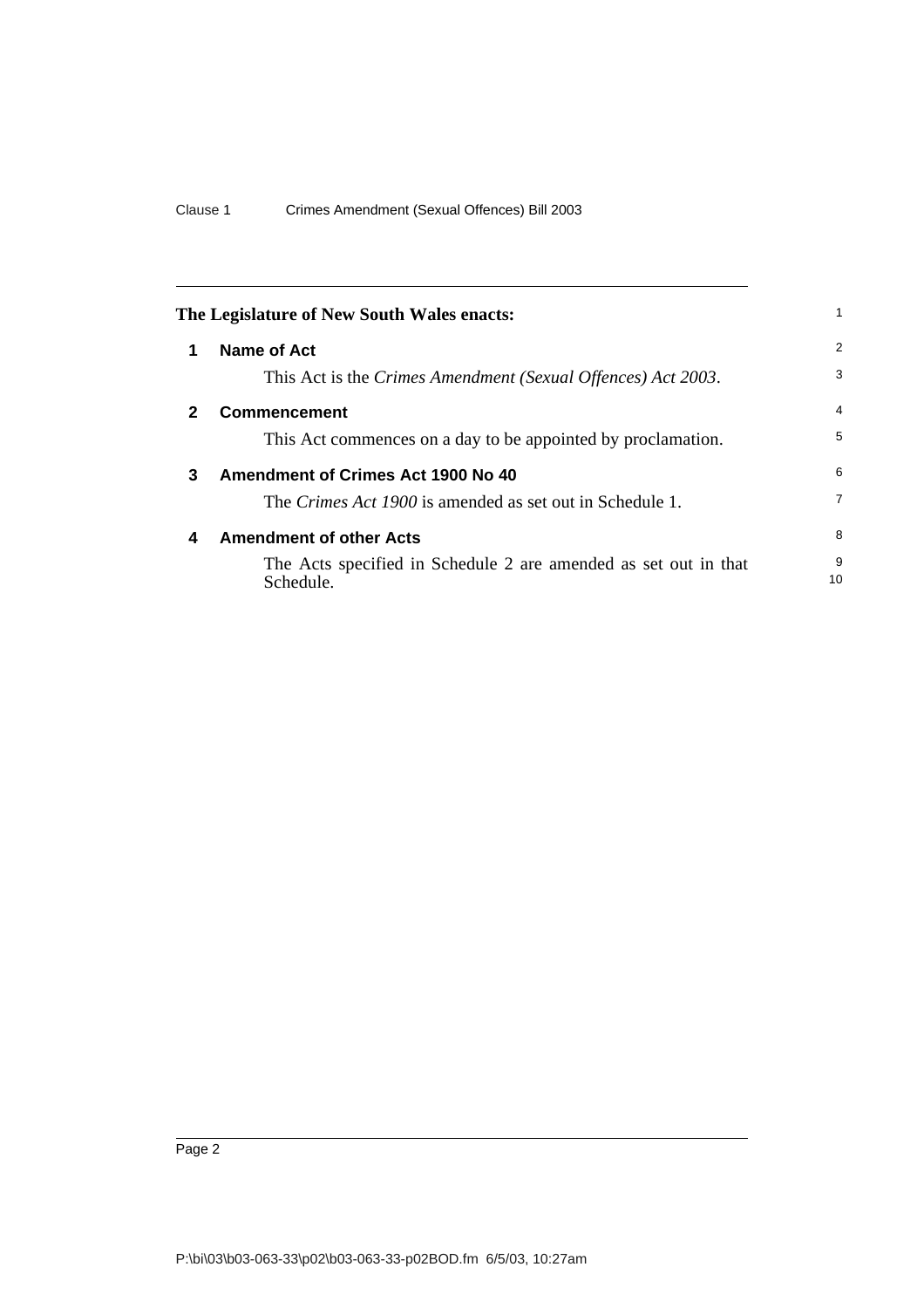Amendment of Crimes Act 1900 Schedule 1

i,

<span id="page-8-0"></span>

|       | <b>Schedule 1 Amendment of Crimes Act 1900</b><br>(Section 3)                                                                                                      | $\mathbf{1}$<br>$\overline{2}$ |
|-------|--------------------------------------------------------------------------------------------------------------------------------------------------------------------|--------------------------------|
|       |                                                                                                                                                                    | 3                              |
| $[1]$ | Section 61H Definition of "sexual intercourse" and other terms                                                                                                     |                                |
|       | Omit "sections 61H-66F" from section 61H (1) and (2) wherever<br>occurring.                                                                                        | 4<br>5                         |
|       | Insert instead "this Division".                                                                                                                                    | 6                              |
| $[2]$ | <b>Section 61Q Alternative verdicts</b>                                                                                                                            | $\overline{7}$                 |
|       | Omit "66C (1) or 66C (2)" from section 61Q (2).                                                                                                                    | 8                              |
|       | Insert instead "66C $(3)$ or 66C $(4)$ ".                                                                                                                          | 9                              |
| $[3]$ | <b>Section 61Q (3)</b>                                                                                                                                             | 10                             |
|       | Omit ", $66C(1)$ or $66C(2)$ ". Insert instead "or $66C$ ".                                                                                                        | 11                             |
| [4]   | <b>Section 61R Consent</b>                                                                                                                                         | 12                             |
|       | Insert "(or any other mistaken belief about the nature of the act induced by<br>fraudulent means)" after "purposes" in section $61R$ (2) (a1).                     | 13<br>14                       |
| [5]   | Section 62 Carnal knowledge-proof                                                                                                                                  | 15                             |
|       | Omit the section.                                                                                                                                                  | 16                             |
| [6]   | Section 63 Common law offences of rape and attempted rape<br>abolished                                                                                             | 17<br>18                       |
|       | Insert at the end of the section:                                                                                                                                  | 19                             |
|       | Parts 1 and 19 of the Eleventh Schedule make provision with<br>(2)<br>respect to rape and other former sexual offences.                                            | 20<br>21                       |
| $[7]$ | Sections 64, 69, 70, 78E and 78T                                                                                                                                   | 22                             |
|       | Omit the sections and insert them, as clauses numbered 51, 52, 53, 54 and<br>55, after clause 50 in Part 19 of the Eleventh Schedule (as inserted by this<br>Act). | 23<br>24<br>25                 |
| [8]   | Section 66 Procuring etc carnal knowledge by fraud                                                                                                                 | 26                             |
|       | Omit the section.                                                                                                                                                  | 27                             |

Page 3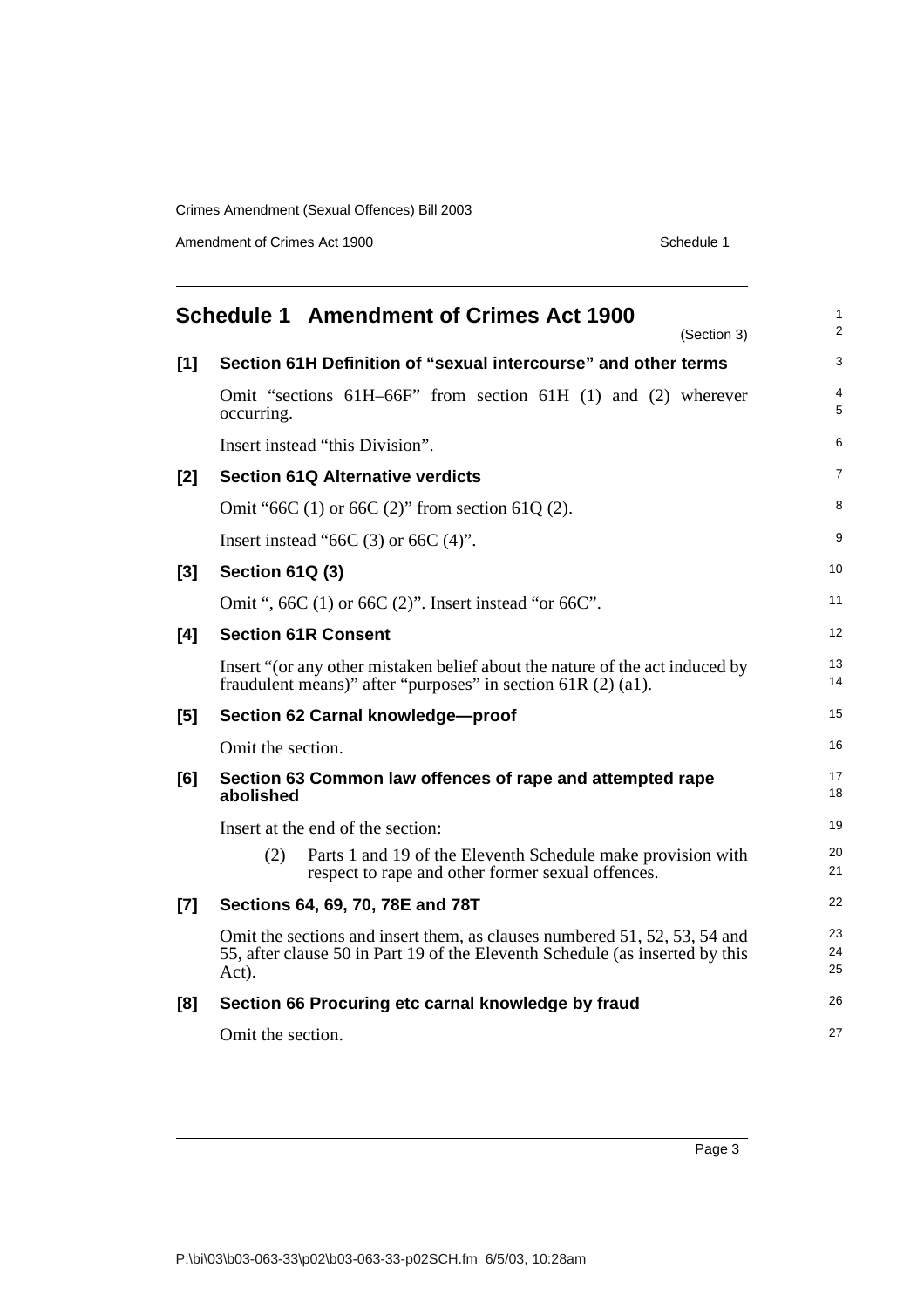Schedule 1 Amendment of Crimes Act 1900

| [9] |                                                                                                                                                                                   | <b>Section 66C</b> |                                                                                                                                                                                                                                                                                     | 1                          |
|-----|-----------------------------------------------------------------------------------------------------------------------------------------------------------------------------------|--------------------|-------------------------------------------------------------------------------------------------------------------------------------------------------------------------------------------------------------------------------------------------------------------------------------|----------------------------|
|     |                                                                                                                                                                                   |                    | Omit the section. Insert instead:                                                                                                                                                                                                                                                   | 2                          |
|     | 66C                                                                                                                                                                               |                    | Sexual intercourse-child between 10 and 16                                                                                                                                                                                                                                          | 3                          |
|     |                                                                                                                                                                                   | (1)                | Child between 10 and 14                                                                                                                                                                                                                                                             | 4                          |
|     |                                                                                                                                                                                   |                    | Any person who has sexual intercourse with another person<br>who is of or above the age of 10 years and under the age of 14<br>years is liable to imprisonment for 16 years.                                                                                                        | 5<br>6<br>$\overline{7}$   |
|     |                                                                                                                                                                                   | (2)                | Child between 10 and 14-aggravated offence                                                                                                                                                                                                                                          | 8                          |
|     |                                                                                                                                                                                   |                    | Any person who has sexual intercourse with another person<br>who is of or above the age of 10 years and under the age of 14<br>years in circumstances of aggravation is liable<br>to<br>imprisonment for 20 years.                                                                  | 9<br>10<br>11<br>12        |
|     |                                                                                                                                                                                   | (3)                | Child between 14 and 16                                                                                                                                                                                                                                                             | 13                         |
|     |                                                                                                                                                                                   |                    | Any person who has sexual intercourse with another person<br>who is of or above the age of 14 years and under the age of 16<br>years is liable to imprisonment for 10 years.                                                                                                        | 14<br>15<br>16             |
|     |                                                                                                                                                                                   | (4)                | Child between 14 and 16-aggravated offence                                                                                                                                                                                                                                          | 17                         |
|     | Any person who has sexual intercourse with another person<br>who is of or above the age of 14 years and under the age of 16<br>years in circumstances of aggravation is liable to |                    | imprisonment for 12 years.                                                                                                                                                                                                                                                          | 18<br>19<br>20<br>21       |
|     |                                                                                                                                                                                   | (5)                | In this section, <i>circumstances</i> of aggravation means<br>circumstances in which:                                                                                                                                                                                               | 22<br>23                   |
|     |                                                                                                                                                                                   |                    | at the time of, or immediately before or after, the<br>(a)<br>commission of the offence, the alleged offender<br>maliciously inflicts actual bodily harm on the alleged<br>victim or any other person who is present or nearby, or                                                  | 24<br>25<br>26<br>27       |
|     |                                                                                                                                                                                   |                    | at the time of, or immediately before or after, the<br>(b)<br>commission of the offence, the alleged offender<br>threatens to inflict actual bodily harm on the alleged<br>victim or any other person who is present or nearby by<br>means of an offensive weapon or instrument, or | 28<br>29<br>30<br>31<br>32 |
|     |                                                                                                                                                                                   |                    | the alleged offender is in the company of another<br>(c)<br>person or persons, or                                                                                                                                                                                                   | 33<br>34                   |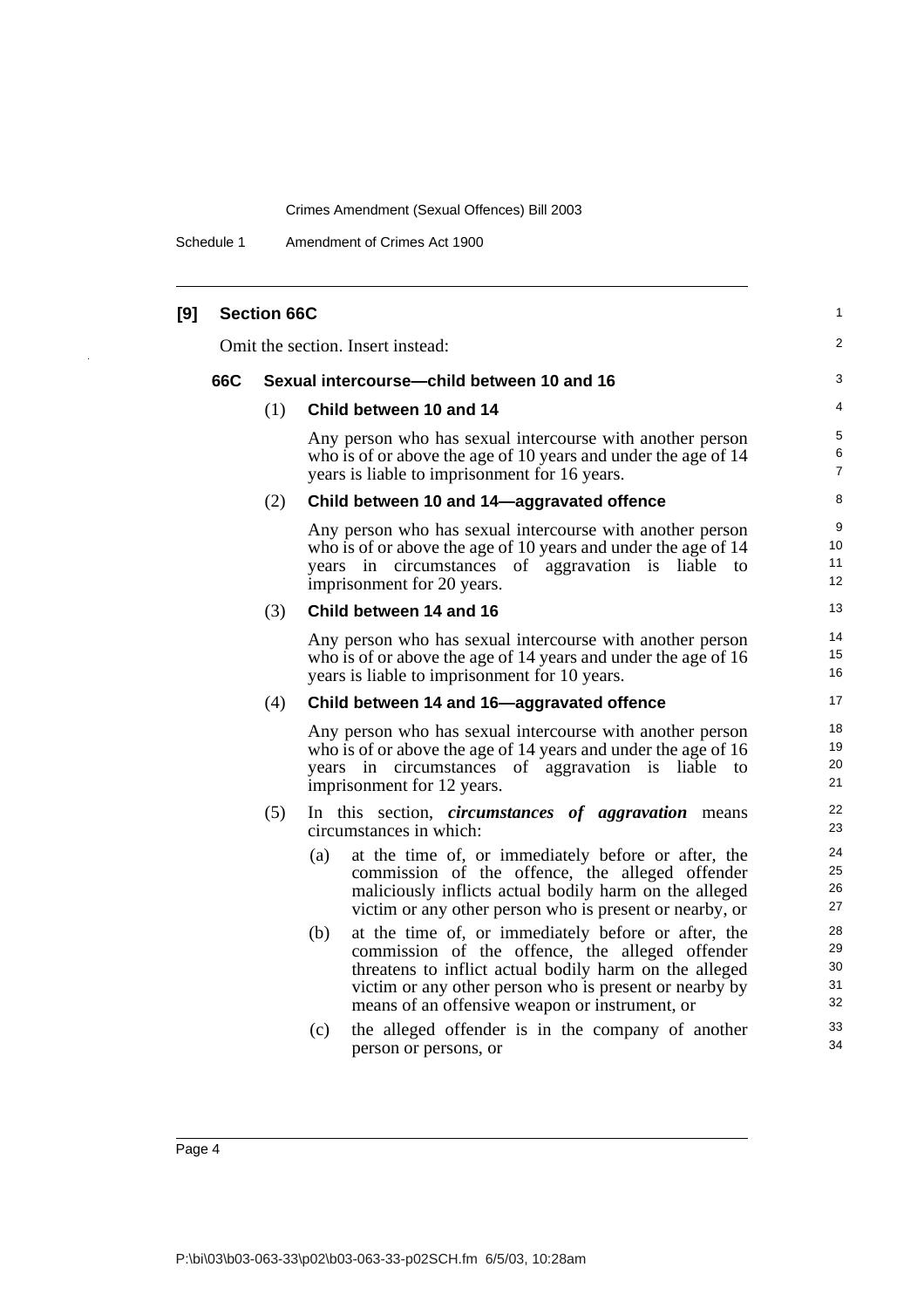Amendment of Crimes Act 1900 Schedule 1

 $\frac{1}{2}$ 

 $\ddot{\phantom{1}}$ 

|        |    |                   | (d)<br>the alleged offender, or                                      | the alleged victim is (whether generally or at the time of<br>the commission of the offence) under the authority of                                                                                                                                                                                                                                                                                          | 1<br>$\overline{2}$<br>3               |
|--------|----|-------------------|----------------------------------------------------------------------|--------------------------------------------------------------------------------------------------------------------------------------------------------------------------------------------------------------------------------------------------------------------------------------------------------------------------------------------------------------------------------------------------------------|----------------------------------------|
|        |    |                   | (e)                                                                  | the alleged victim has a serious physical disability, or                                                                                                                                                                                                                                                                                                                                                     | 4                                      |
|        |    |                   | (f)<br><sub>or</sub>                                                 | the alleged victim has a serious intellectual disability,                                                                                                                                                                                                                                                                                                                                                    | 5<br>6                                 |
|        |    |                   | (g)<br>order to commit the offence.                                  | the alleged offender took advantage of the alleged<br>victim being under the influence of alcohol or a drug in                                                                                                                                                                                                                                                                                               | $\boldsymbol{7}$<br>$\bf 8$<br>9       |
| $[10]$ |    |                   | <b>Section 66E Alternative verdicts</b>                              |                                                                                                                                                                                                                                                                                                                                                                                                              | 10                                     |
|        |    |                   | Omit "16 years" from section 66E (1) (a). Insert instead "14 years". |                                                                                                                                                                                                                                                                                                                                                                                                              | 11                                     |
| $[11]$ |    |                   | Section 66E (1A) and (1B)                                            |                                                                                                                                                                                                                                                                                                                                                                                                              | 12                                     |
|        |    |                   | Insert after section $66E(1)$ :                                      |                                                                                                                                                                                                                                                                                                                                                                                                              | 13                                     |
|        |    | (1A)              | liable to punishment accordingly.                                    | Where on the trial of a person for an offence under section<br>$66C$ (2) or $66C$ (4) the jury is not satisfied that the accused is<br>guilty of the offence charged, but is satisfied on the evidence<br>that the accused is guilty of an offence under section $66C(1)$<br>or $66C$ (3), it may find the accused not guilty of the offence<br>charged but guilty of the latter offence, and the accused is | 14<br>15<br>16<br>17<br>18<br>19<br>20 |
|        |    | (1B)              | liable to punishment accordingly.                                    | Where on the trial of a person for an offence under section<br>$66C(1)$ or $66C(2)$ the jury is not satisfied that the accused is<br>guilty of the offence charged, but is satisfied on the evidence<br>that the accused is guilty of an offence under section $66C(3)$<br>or $66C$ (4), it may find the accused not guilty of the offence<br>charged but guilty of the latter offence, and the accused is   | 21<br>22<br>23<br>24<br>25<br>26<br>27 |
| $[12]$ |    | <b>Section 73</b> |                                                                      |                                                                                                                                                                                                                                                                                                                                                                                                              | 28                                     |
|        |    |                   | Omit sections 73–75. Insert instead:                                 |                                                                                                                                                                                                                                                                                                                                                                                                              | 29                                     |
|        | 73 |                   | Sexual intercourse by teacher                                        |                                                                                                                                                                                                                                                                                                                                                                                                              | 30                                     |
|        |    | (1)               | age of 17 years is liable to imprisonment for 8 years.               | Any teacher who has sexual intercourse with a pupil of the<br>teacher who is of or above the age of 16 years and under the                                                                                                                                                                                                                                                                                   | 31<br>32<br>33                         |

Page 5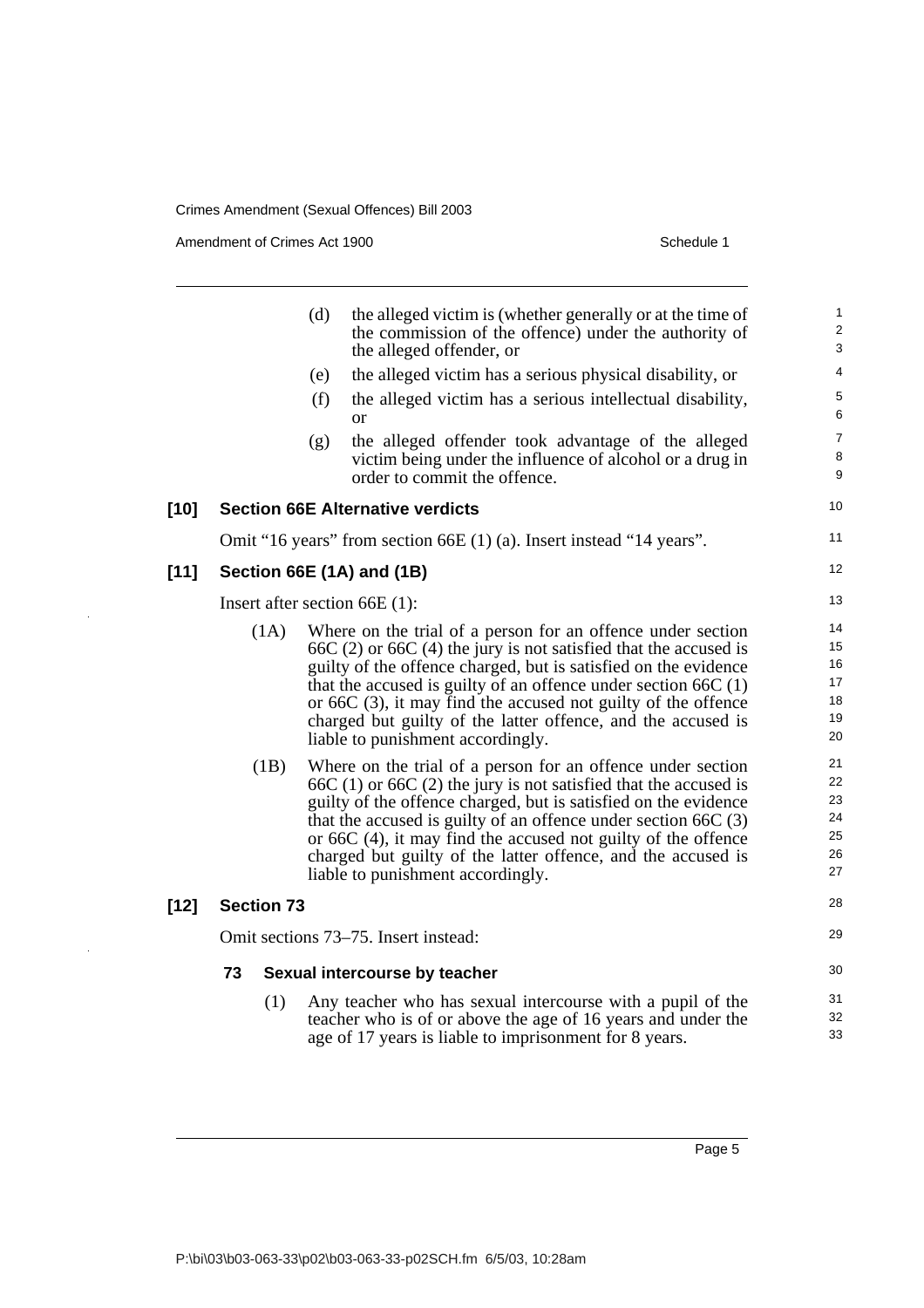|        | (2)                         | Any person who attempts to commit an offence under<br>subsection (1) is liable to the penalty provided for the<br>commission of the offence.                                                                     | $\mathbf{1}$<br>2<br>3        |
|--------|-----------------------------|------------------------------------------------------------------------------------------------------------------------------------------------------------------------------------------------------------------|-------------------------------|
|        | (3)                         | A teacher does not commit an offence under this section if the<br>teacher and the pupil to whom the charge relates were, at the<br>time the offence is alleged to have been committed, married<br>to each other. | 4<br>5<br>6<br>$\overline{7}$ |
| $[13]$ |                             | Section 77 Consent no defence in certain cases                                                                                                                                                                   | 8                             |
|        |                             | Omit "Except as provided by subsection (2), the" from section 77 (1).                                                                                                                                            | 9                             |
|        |                             | Insert instead "The".                                                                                                                                                                                            | 10 <sup>1</sup>               |
| $[14]$ | <b>Section 77 (2)</b>       |                                                                                                                                                                                                                  | 11                            |
|        |                             | Omit the subsection.                                                                                                                                                                                             | $12 \overline{ }$             |
| $[15]$ | <b>Section 78A</b>          |                                                                                                                                                                                                                  | 13                            |
|        |                             | Omit the section. Insert instead:                                                                                                                                                                                | 14                            |
|        | <b>78A</b><br><b>Incest</b> |                                                                                                                                                                                                                  | 15                            |
|        | (1)                         | Any person who has sexual intercourse with a close family<br>member who is of or above the age of 16 years is liable to<br>imprisonment for 7 years.                                                             | 16<br>17<br>18                |
|        | (2)                         | For the purposes of this section, a <i>close family member</i> is a<br>parent, son, daughter, sibling (including a half-brother or half-<br>sister), grandparent or grandchild, being such a family              | 19<br>20<br>21                |
|        |                             | member from birth.                                                                                                                                                                                               | 22                            |
| $[16]$ |                             | <b>Section 78B Incest attempts</b>                                                                                                                                                                               | 23                            |
|        |                             | Omit "Whosoever, being a male, attempts to commit any offence under<br>section 78A, shall be".                                                                                                                   | 24<br>25                      |
|        | section 78A is".            | Insert instead "Any person who attempts to commit an offence under                                                                                                                                               | 26<br>27                      |
| $[17]$ |                             | Section 78D Removal from guardianship etc                                                                                                                                                                        | 28                            |
|        | Omit the section.           |                                                                                                                                                                                                                  | 29                            |

 $\bar{z}$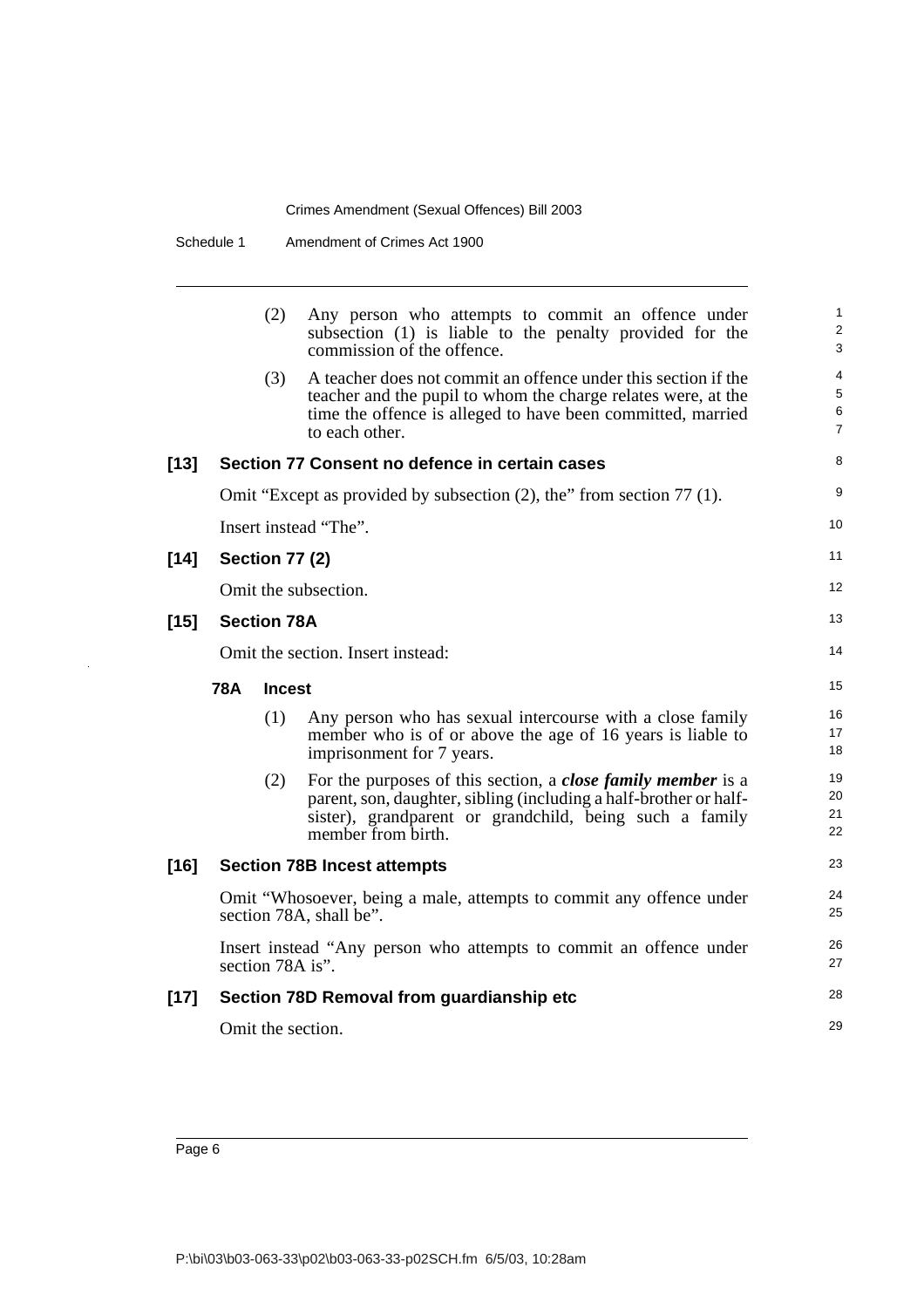Amendment of Crimes Act 1900 Schedule 1

 $\bar{z}$ 

 $\ddot{\phantom{a}}$ 

| $[18]$ |             |                     | Sections 78G, 78J, 78K, 78L, 78N, 78O, 78P, 78Q and 78R                                                                                                                                                                                                      | $\mathbf{1}$                        |
|--------|-------------|---------------------|--------------------------------------------------------------------------------------------------------------------------------------------------------------------------------------------------------------------------------------------------------------|-------------------------------------|
|        |             |                     | Omit the sections.                                                                                                                                                                                                                                           | $\overline{c}$                      |
| $[19]$ |             | <b>Section 80AA</b> |                                                                                                                                                                                                                                                              | 3                                   |
|        |             |                     | Insert after section 80A:                                                                                                                                                                                                                                    | 4                                   |
|        | <b>80AA</b> |                     | Referral to child protection agency                                                                                                                                                                                                                          | 5                                   |
|        |             |                     | On conviction of a person for an offence under this Division,<br>the court may refer the matter to an appropriate child<br>protection agency if the person against whom or with whom<br>the offence was committed is under the authority of the<br>offender. | 6<br>$\overline{7}$<br>8<br>9<br>10 |
| $[20]$ |             |                     | Section 91D Promoting or engaging in acts of child prostitution                                                                                                                                                                                              | 11                                  |
|        |             | section $91D(2)$ .  | Omit "Except where the child and the other person alleged to have<br>participated in the act of child prostitution are both male, a person" from                                                                                                             | 12<br>13<br>14                      |
|        |             |                     | Insert instead "A person".                                                                                                                                                                                                                                   | 15                                  |
| $[21]$ |             |                     | <b>Eleventh Schedule Savings and transitional provisions</b>                                                                                                                                                                                                 | 16                                  |
|        |             |                     | Insert after Part 18:                                                                                                                                                                                                                                        | 17                                  |
|        |             | Part 19             | <b>Crimes Amendment (Sexual Offences)</b><br><b>Act 2003</b>                                                                                                                                                                                                 | 18<br>19                            |
|        | 49          |                     | Previous consensual homosexual acts                                                                                                                                                                                                                          | 20                                  |
|        |             | (1)                 | It is a defence to a homosexual offence that is alleged to have<br>occurred before the commencement of the Crimes<br>Amendment (Sexual Offences) Act 2003 that:                                                                                              | 21<br>22<br>23                      |
|        |             |                     | both parties were not less than 16 years of age at the<br>(a)<br>time of the alleged offence, and                                                                                                                                                            | 24<br>25                            |
|        |             |                     | both parties consented to the act concerned, and<br>(b)                                                                                                                                                                                                      | 26                                  |
|        |             |                     | the act concerned would not, if it had occurred after that<br>(c)<br>commencement, otherwise be unlawful.                                                                                                                                                    | 27<br>28                            |
|        |             | (2)                 | In this clause, <i>homosexual offence</i> means an offence against<br>section 78K, 78L, 78N, 78O or 78Q.                                                                                                                                                     | 29<br>30                            |

Page 7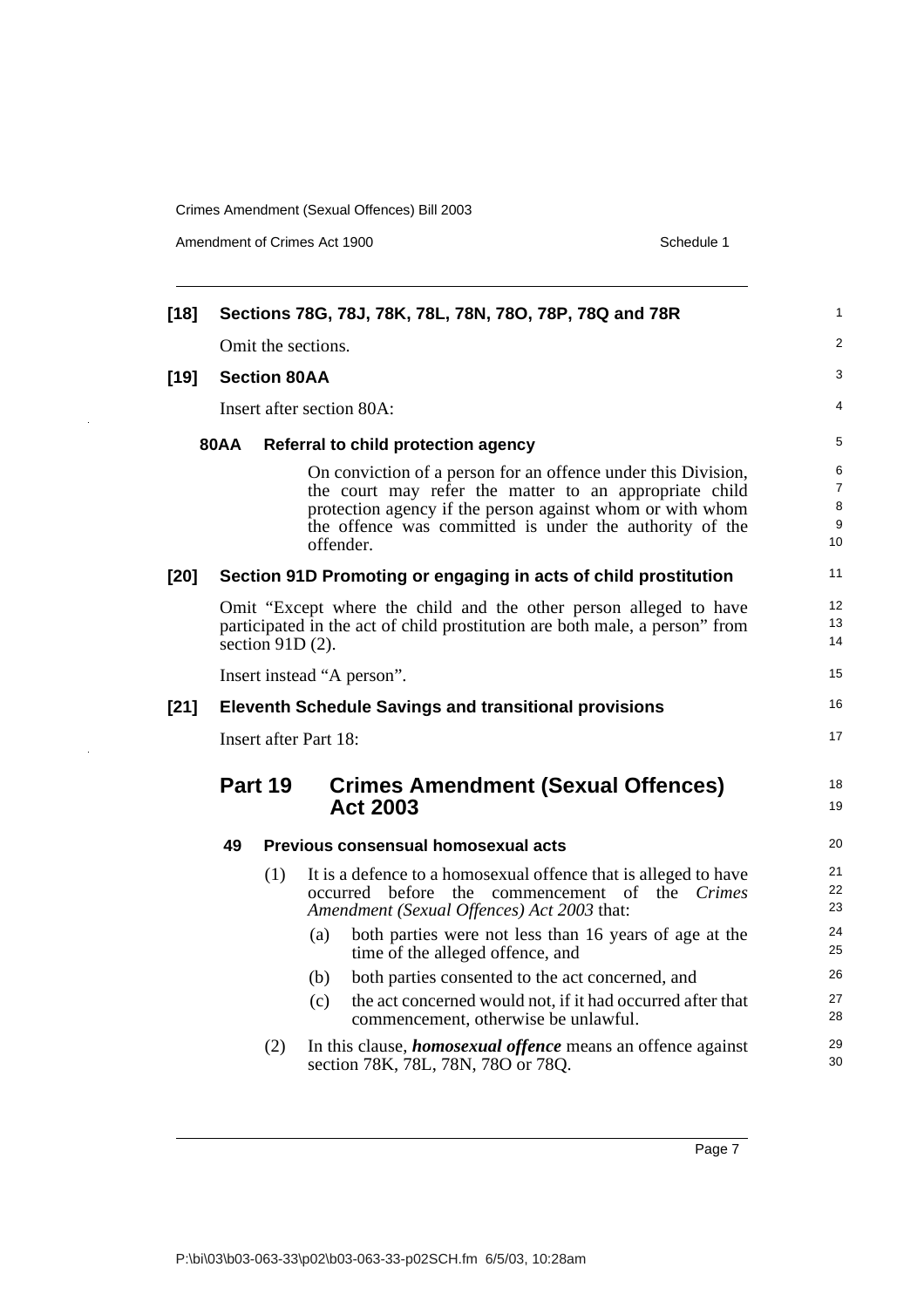Schedule 1 Amendment of Crimes Act 1900

### **50 Defence under section 77 (2)**

Section 77 (2), as in force before its repeal by the *Crimes Amendment (Sexual Offences) Act 2003*, continues to apply to offences committed before its repeal.